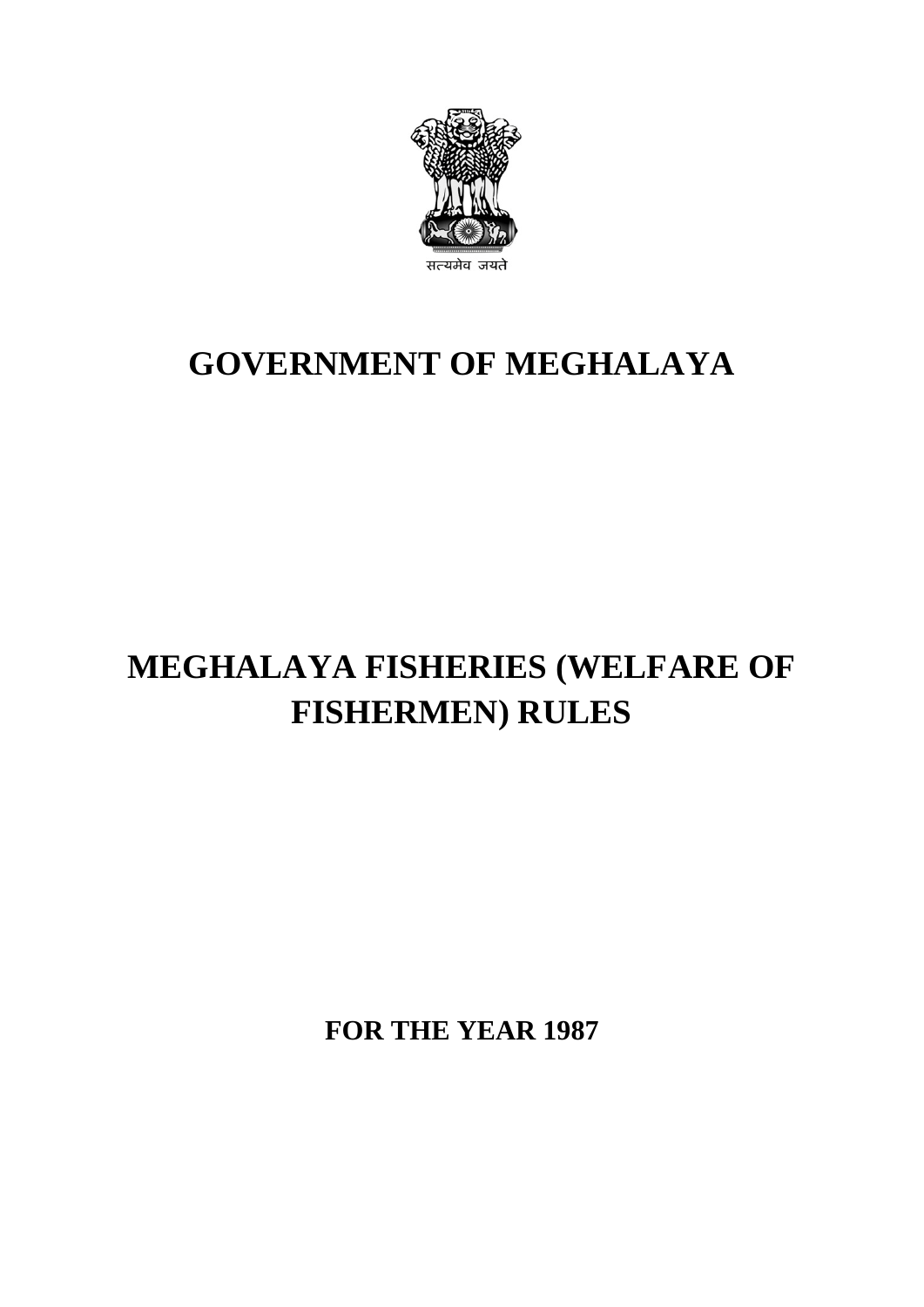## **MEGHALAYA FISHERIES (WELFARE OF FISHERMEN) RULES, 1987**

- 1. **Short title and commencement—**These Rules may be called The Meghalaya Fisheries Welfare of Fishermen) Rules, 1987.
	- They shall come into force from the date of notification.
- 2. **Definitions—**In these rules unless there is anything repugnant to the subject or context—
	- (a) "*Individual Fisherman*" means any individual fisherman belonging to the State of Meghalaya who is actively engaged in fishing occupation.
	- (b) "*Fishermen Co-operatives*" means any recognised fishery co-operative duly registered by the Government and engaged in fishing trade.
	- (c) "*Fishing tools/implements*" means boats, harpoons, petromax lamp, fishing nets, viz, gill net, drag nets, cast net, nylon twine and other related accessories.
	- (d) "*District Advisory Committee*" means the Committee constituted as such by the Government for a period of 3 (three) years from the date of notification.
	- (e) "*Body Associate*" means any organisation or group engaged in fishing operation other than fishery co-operative.
	- (f) "*Governor*" means the Governor of Meghalaya.
- 3. **Purposes**—The purpose of these rules is to uplift the socio-economic condition of fishermen by augmenting their resources and capabilities of fish-catch through better tools and implements to be provided to individual fishermen, fishermen cooperative or body associate(s).

## 4. **Eligibility and procedure for applying for the grant—**

- (a) Assistance will be available only to the genuine fishermen members of co-operative and body associate who are wholly or partially engaged in the fishing occupation as a primary or secondary means of livelihood.
- (b) Tools and implements as required by fishermen should be indicated in the prescribed Application Form appended to Schedule I which may be obtained from the Superintendent of Fisheries or Block Development Officer.
- (c) Government subsidy will be limited to the extent of 75 per cent of the cost of the tools, implements.
- (d) The Superintendent of the Fisheries shall place the indent for required tools or implements to the Director of Fisheries, who will produce and issue same to the Superintendent of Fisheries, through Departmental Purchase Committee Procedures, for distribution to the selected beneficiaries.
- 5. **Scrutiny of applications by the Committee**—Application received by the Superintendent of Fisheries will be properly enquired into and periodically placed before the District Advisory Committee whose recommendation shall be final.

The District Advisory Committee shall consist of the following members:

## **Chairman:**

i) Deputy Commissioner of the District.